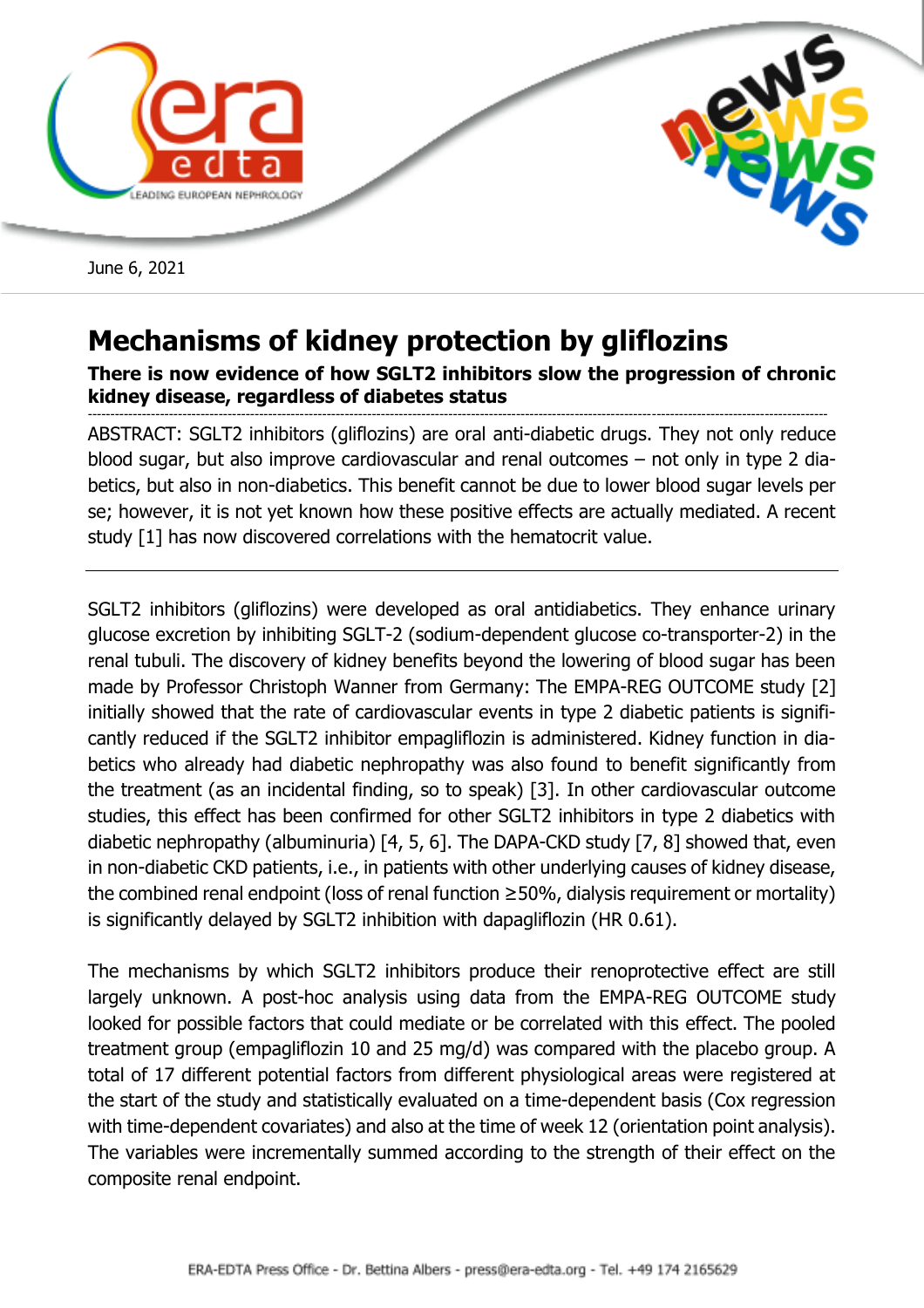

In time-dependent analysis, the unadjusted EMPA effect on the renal endpoint was HR 0.56 (probability or risk reduction, i.e., treatment was 44% less likely to reach the renal endpoint).

In more advanced CKD stages, the kidneys no longer produce sufficient amounts of the blood-forming hormone erythropoietin, thus resulting in renal anemia (as indicated by lowered hematocrit levels). After adjusting the hematocrit (HK) value over time, the HR for the EMPA effect was 1.0; the HK value was therefore the strongest mediator. Other factors were serum uric acid concentration (33.2%) and albuminuria (31%). At week 12, the unadjusted HR for the treatment effect on the renal endpoint was 0.54. Once again, HK was the strongest mediator of the EMPA effect. After adjusting for the HK value, the HR was 0.69 – from which a mediation effect of 40.7% was calculated. Other factors were HbA1c (28.3%), blood pressure (16.8%) and fatty acid levels (16.5%). The composite effect of HK, HbA1c, blood pressure and fatty acid levels was 78.9%.

"We know that severe anemia is a predictor not only for CKD progression, but also for cardiovascular events," explains Prof. Dr. Christoph Wanner. "According to the new study data, hematocrit is the most important mediator of the positive gliflozin effects, i.e., the main mechanism by which the SGLT2 inhibitors stabilize renal function and improve the clinical outcome correlates with the percentage increase in erythrocytes. These correlations now need to be investigated further – for example, to determine whether a role is played here by hemoconcentration due to increased urinary excretion induced by gliflozin, or by enhanced erythrocyte production."

"With gliflozins, we have been experiencing the first real breakthrough in the treatment of chronic kidney disease in a long time, or since the establishment of the standard RAS blockade (with ACE inhibitors or angiotensin receptor blockers), the aim being to delay the need for dialysis treatment as long as possible."